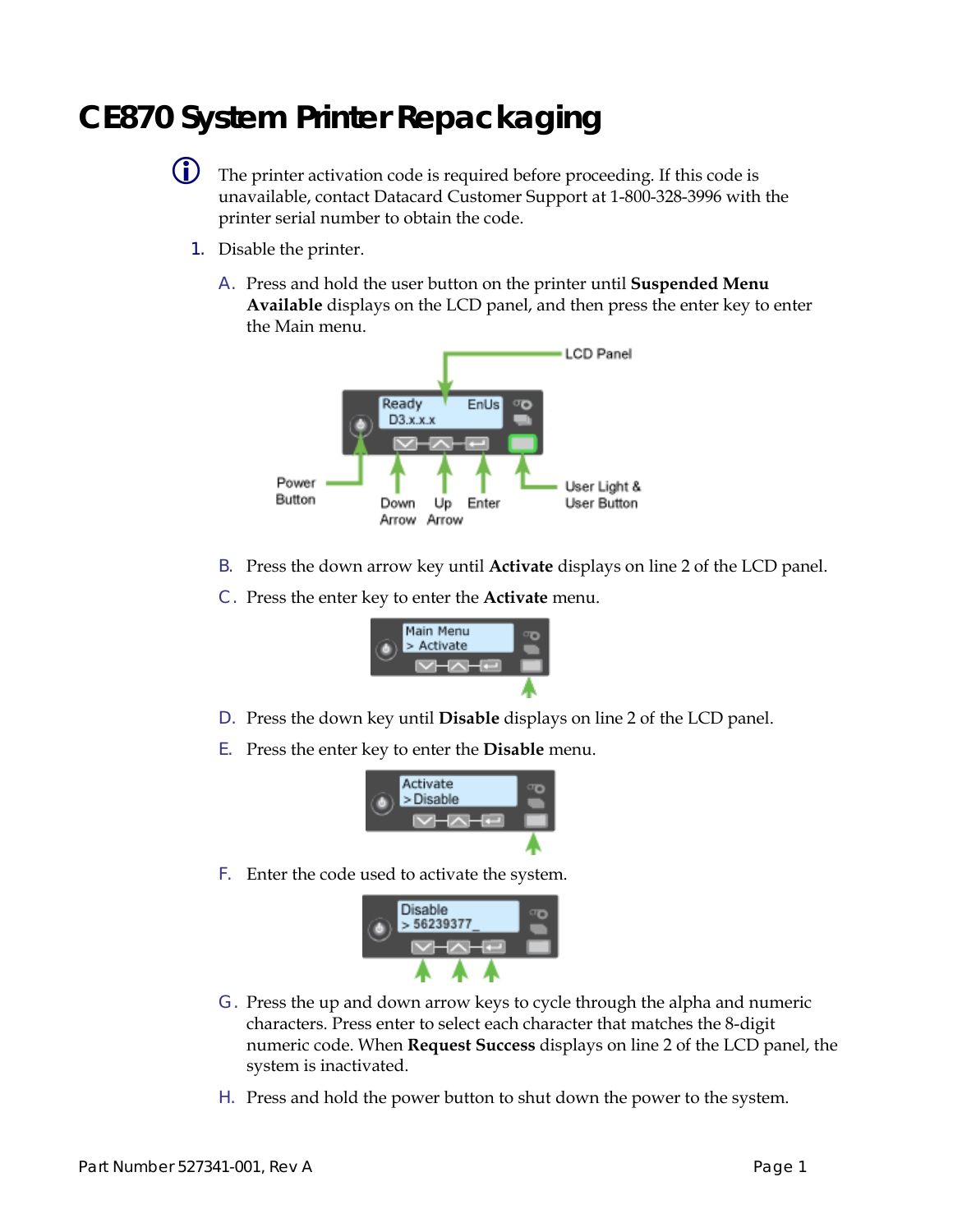- 2. Prepare the printer.
	- A. Remove the power cord to the printer.



Note: Do not repackage the power cable or any other accessories with the unit.

B. Disconnect the data link and network cables to the printer.



- C. Unlock and open the printer and embosser.
- D. Open the hopper and remove any unused card stock.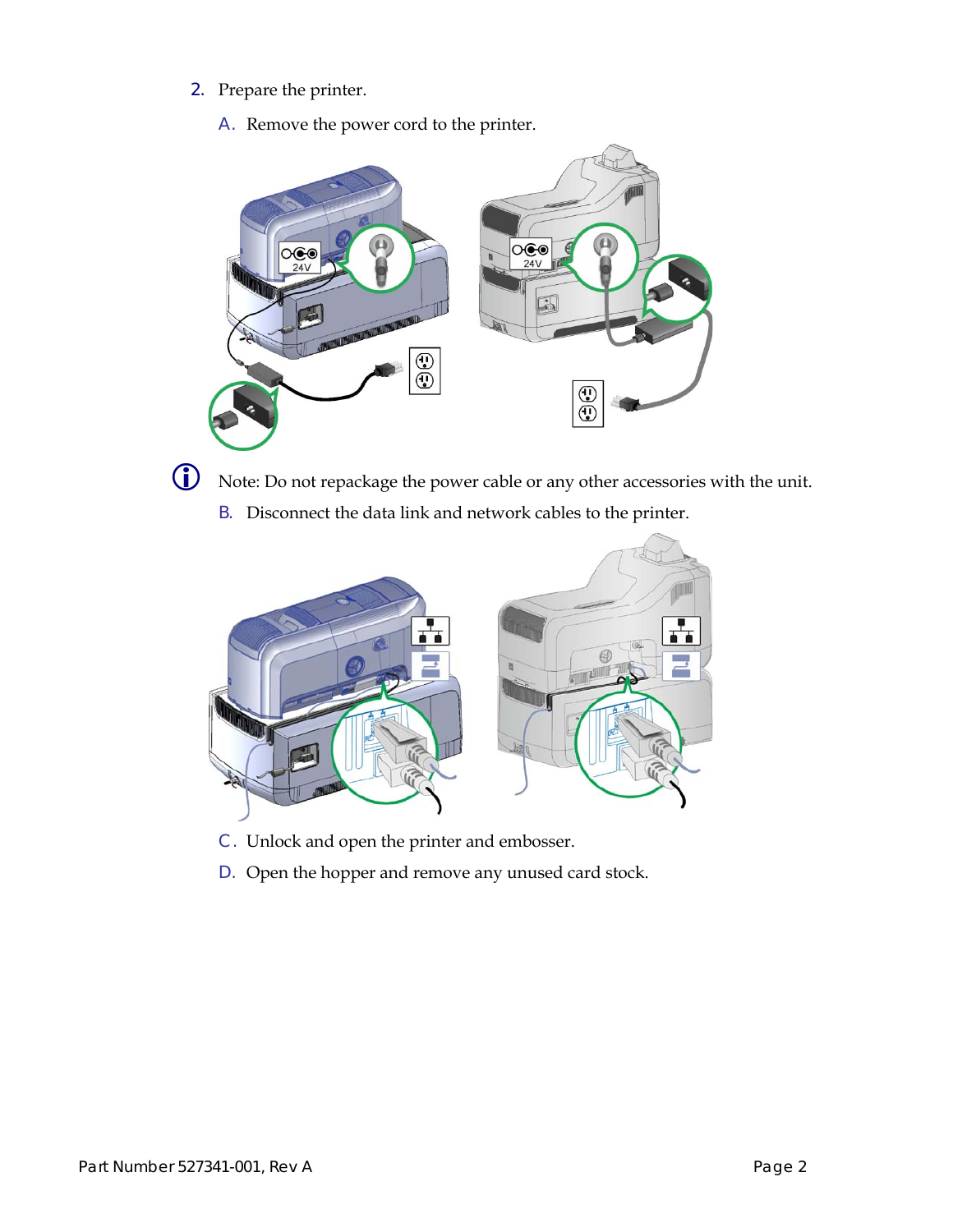- 3. Secure internal components (multi-hopper only).
	- A. Place the original shipping restraint into the body of the printer.
	- B. Secure the shipping restraint behind the multi-hopper.



- 4. Close and lock the printer.
- Do not repackage the key with the unit.
	- 5. Remover printer.
		- A. Pull out the handle inside the embosser to unlock the printer mounted above.
		- B. Lift the printer up and off the embosser.

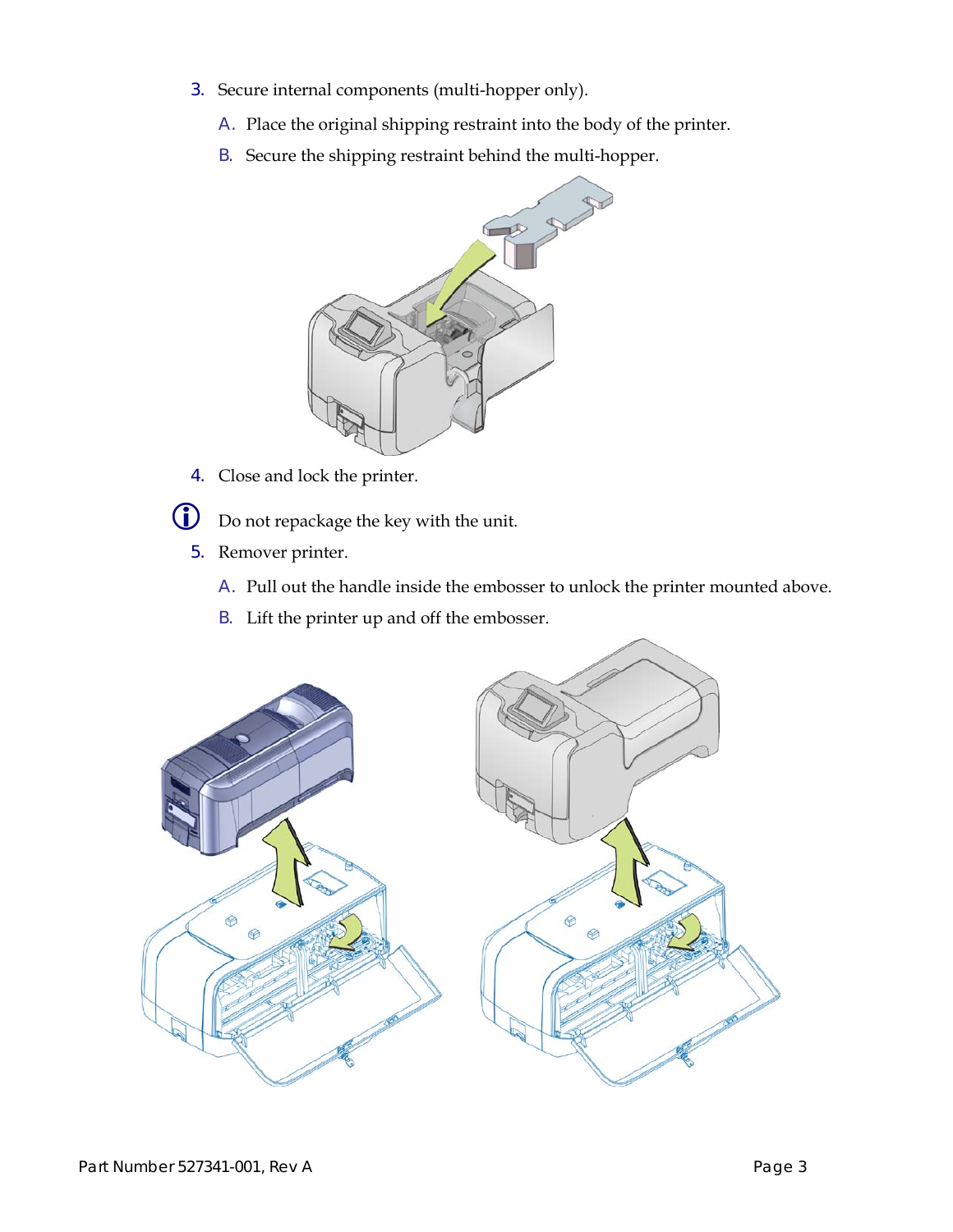6. Box the printer for shipping.

Single-hopper printer only:

- A. Secure the printer into the foam inserts above and below and at both ends of the unit.
- B. Place the printer with foam inserts into the box and place the cardboard insert above.
- C. Wrap shipping tape around the box and cover to secure the container for shipping.

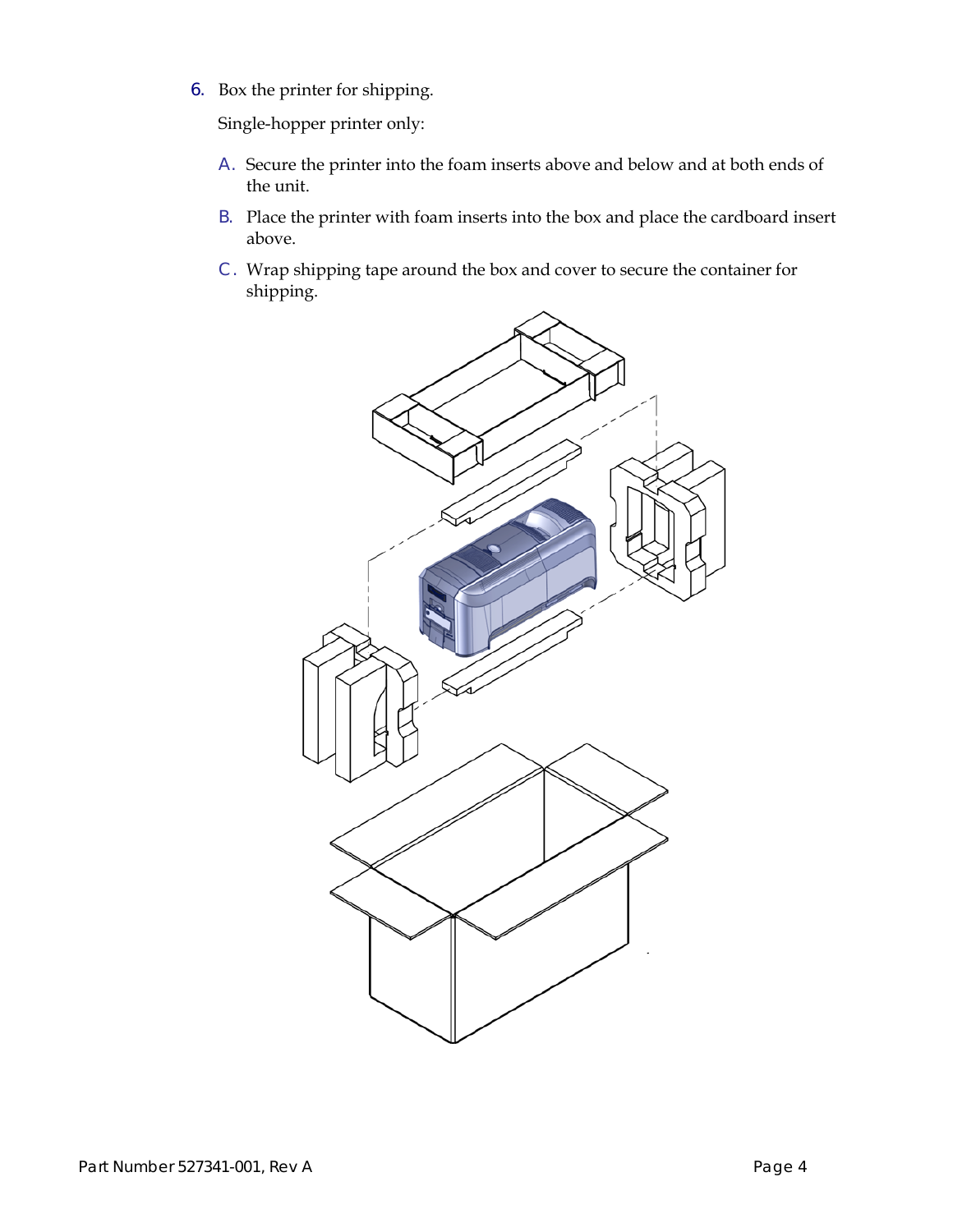Multi-hopper printer only:

- A. Secure the printer into the foam inserts at both ends of the unit.
- B. Center the unit with inserts on the unfolded box.



 Use the unit's original box with the bar-coded configuration label on the outside. If the original packaging is unavailable, order a replacement by contacting Datacard Customer Support at 1-800-328-3996 or email North\_America\_Cust\_Serv@datacard.com.